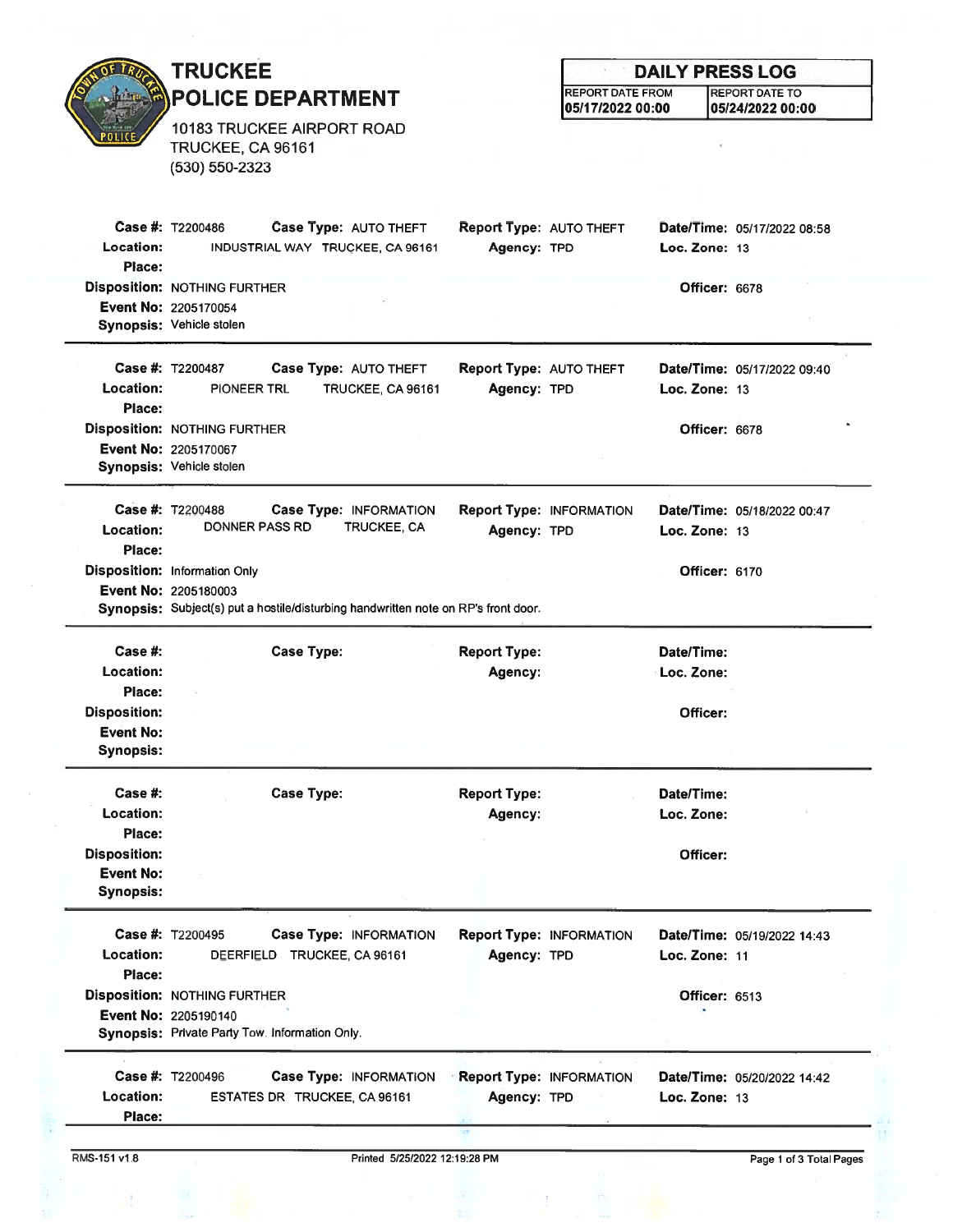|                     | <b>Disposition: NOTHING FURTHER</b>                                                                                  |                                       |                                             |                                 | <b>Officer: 6513</b> |                             |
|---------------------|----------------------------------------------------------------------------------------------------------------------|---------------------------------------|---------------------------------------------|---------------------------------|----------------------|-----------------------------|
|                     | <b>Event No: 2205200128</b><br>Synopsis: Repossessed Vehicle. Information Only.                                      |                                       |                                             |                                 |                      |                             |
|                     | Case #: T2200498<br>DONNER PASS RD TRUCKEE, CA                                                                       | Case Type: INFORMATION                |                                             | <b>Report Type: INFORMATION</b> |                      | Date/Time: 05/20/2022 16:49 |
| Location:<br>Place: |                                                                                                                      |                                       | Agency: TPD                                 |                                 | Loc. Zone: 11        |                             |
|                     | <b>Disposition: NOTHING FURTHER</b>                                                                                  |                                       |                                             |                                 | <b>Officer: 6513</b> |                             |
|                     | Event No: 2205200161<br>Synopsis: Private Party Tow. Information Only.                                               |                                       |                                             |                                 |                      |                             |
|                     | Case #: T2200499                                                                                                     | Case Type: BURGLARY                   | <b>Report Type: BURGLARY</b>                |                                 |                      | Date/Time: 05/20/2022 18:40 |
| Location:<br>Place: | TRUCKEE, CA 96161                                                                                                    |                                       | Agency: TPD                                 |                                 | Loc. Zone: 13        |                             |
|                     | Disposition: SUSPENDED/INACTIVE                                                                                      |                                       |                                             |                                 | Officer: 6594        |                             |
|                     | <b>Event No: 2205200178</b><br>Synopsis: Vehicle burglary. Broken driver side widow and suit case taken.             |                                       |                                             |                                 |                      |                             |
|                     | Case #: T2200501                                                                                                     | Case Type: BURGLARY                   | Report Type: BURGLARY                       |                                 |                      | Date/Time: 05/20/2022 17:33 |
| Location:<br>Place: | TRUCKEE, CA 96161                                                                                                    |                                       | Agency: TPD                                 |                                 | Loc. Zone: 13        |                             |
|                     | Disposition: SUSPENDED/INACTIVE                                                                                      |                                       |                                             |                                 | Officer: 6594        |                             |
|                     | Event No: 2205200168<br>Synopsis: Vehicle burglary. Suspect broke a window and took items from the vehicle.          |                                       |                                             |                                 |                      |                             |
|                     | <b>Case #: T2200502</b>                                                                                              | Case Type: TRAFFIC                    | Report Type: TRAFFIC                        |                                 |                      | Date/Time: 05/21/2022 08:00 |
| Location:<br>Place: | TRUCKEE, CA 96161                                                                                                    |                                       | Agency: TPD                                 |                                 | Loc. Zone: 13        |                             |
|                     | <b>Disposition: Information Only</b>                                                                                 |                                       |                                             |                                 | Officer: 6608        |                             |
|                     | Event No: 2205210036<br>Synopsis: Vehicle parked in bike lane, registration expired 02/2020                          |                                       |                                             |                                 |                      |                             |
|                     | Case #: T2200503                                                                                                     | Case Type: TRAFFIC                    | <b>Report Type: TRAFFIC</b>                 |                                 |                      | Date/Time: 05/21/2022 09:40 |
| Location:<br>Place: | <b>ESTATES DR TRUCKEE.</b>                                                                                           |                                       | Agency: TPD                                 |                                 | Loc. Zone: 13        |                             |
|                     | Disposition: Information Only                                                                                        |                                       |                                             |                                 | <b>Officer: 6195</b> |                             |
|                     | Event No: 2205210061<br>Synopsis: Unidentified box trailer parked in Town of Truckee right-of-way for over 72 hours. |                                       |                                             |                                 |                      |                             |
|                     |                                                                                                                      | ALL OTHER                             |                                             | ALL OTHER                       |                      |                             |
|                     | Case #: T2200505<br>Location: E RIVER ST TRUCKEE, CA 96161                                                           | Case Type: OFFENSES                   | <b>Report Type: OFFENSES</b><br>Agency: TPD |                                 | Loc. Zone: 13        | Date/Time: 05/21/2022 20:24 |
| Place:              |                                                                                                                      |                                       |                                             |                                 |                      |                             |
|                     | <b>Disposition:</b> Cleared by Arrest                                                                                |                                       |                                             |                                 | <b>Officer: 6594</b> |                             |
|                     | Event No: 2205210229<br>Synopsis: Fish and WIldlife (F&G) littering violation along the Truckee River.               |                                       |                                             |                                 |                      |                             |
|                     | <b>Case #: T2200509</b>                                                                                              | <b>DOMESTIC</b><br>Case Type: DISPUTE | <b>Report Type: DISPUTE</b>                 | <b>DOMESTIC</b>                 |                      | Date/Time: 05/23/2022 02:27 |
| Location:           | ALDER CREEK RD TRUCKEE, CA 96161                                                                                     |                                       | Agency: TPD                                 |                                 | Loc. Zone: 11        |                             |
|                     | <b>Disposition: NOTHING FURTHER</b>                                                                                  |                                       |                                             |                                 | Officer: 6594        |                             |
| Place:              |                                                                                                                      |                                       |                                             |                                 |                      |                             |
|                     | Event No: 2205230014                                                                                                 |                                       |                                             |                                 |                      |                             |
|                     | Synopsis: Verbal domestic dispute.                                                                                   |                                       |                                             |                                 |                      |                             |